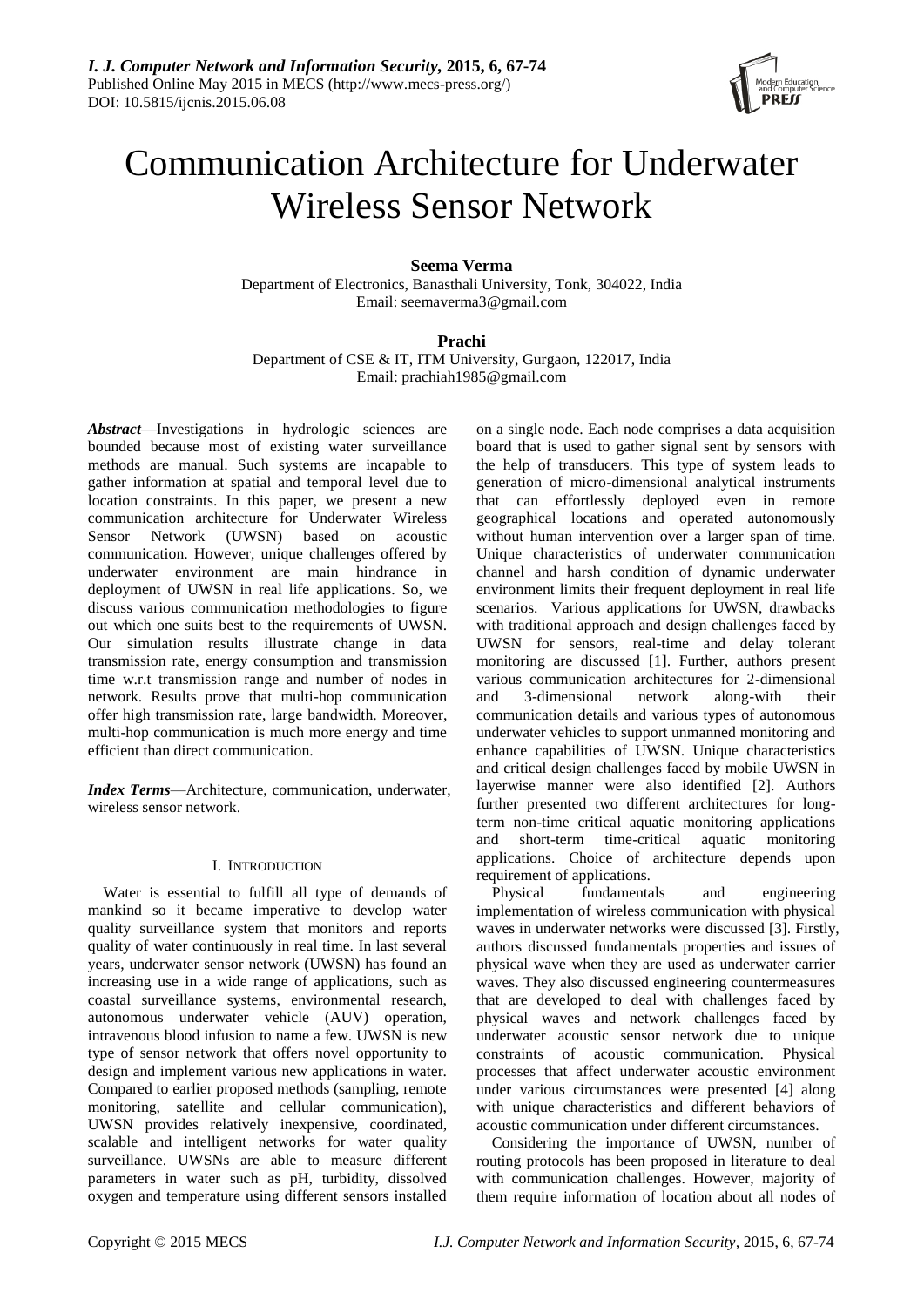network. Implementing localization is itself a very challenging problem in UWSN. To deal with localization problem, DBR (Depth based routing) was presented [5]. DBR doesn't require whole dimensional information of location but only depth of nodes from surface of water. To achieve this goal, authors embed a depth sensor in each node of network. In DBR, each packet incorporates depth of its recent forwarder. Whenever a receiving node has depth level less than the depth level incorporated in message it forwards the packet otherwise rejects it. Also, when a node receives packet it doesn't transmit it immediately instead it holds packet for certain time. Time depends upon the difference between previous node depth and current node depth. If two or more nodes are selected as forwarding nodes then node with minimum depth level is selected as forwarding node. Choosing minimum depth node reduces number of hops and energy consumption. Major pitfall with this scheme is that every node of network should be able to detect its depth at any instance of time. Secondly, it introduces huge amount of end-to-end delay because every node stores packet for some time before forwarding it. Periodical broadcasting also involves huge amount of energy consumption during depth determination. Another protocol based on localization was presented [6]. This protocol is known as VBF (Vector Based Forwarding). Packets are transmitted through nodes that come in range of vector. Nodes that come in range of vector varies because in mobile environment nodes change their location frequently. VBF involves high latency in transmission of messages. VBF is energy consuming protocol because it forwards packets through redundant and interleaved paths. To improvise VBF, Hop-by-hop VBF [7] was presented. However, it also fails because it stores packet for some time before transmitting it. Each node in neighborhood hear a single packet multiple times so involved overhearing leads to interference, listening and consumes substantial energy in case of UWSN. This protocol induces large delay due to storage by every node in path, high energy consumption and not suitable to work in mobile environments. Focused beam routing (FBR) was presented [8]. FBR needs to know location of current node and its ultimate destination. Route is established dynamically when packet traverses through the network to reach destination. Suppose A is source so A transmits a packet at lowest power level. Receiving node determines whether they lie within a cone of angle emanating from transmitter towards destination. If a node is within transmitter cone it will respond to packet. Major drawback with FBR is that it broadcasts packet repeatedly until it finds a suitable candidate to transmit further.

A priority metric based AdHoc routing protocol [9] has been proposed for underwater wireless sensor networks. Proposed protocol comprises of two major parts: formulation of routing table and selection of target node. Forwarding sensor node regenerates the routing table whenever the update time elapses. Forwarding nodes is chosen based on residual energy, link stability and depth of node in water. This scheme suffers from heavy communication burden because during routing

table formulation every node broadcasts a message to extract depth and residual energy of 1-hop neighboring nodes.

To address the communication restrictions of UWSN, we discuss all the available ways for communication. Further, we propose a new communication architecture for UWSN. We evaluate acoustic communication in terms of data transmission rate, energy consumption and transmission time w.r.t transmission range. Also, we discuss how energy consumption is affected when number of nodes in network increases.

Remainder of this paper is organized as follows:

Methods of communication are discussed in section 2 along-with challenges faced by them in underwater environment. It also discusses that which communication model best suits to requirements of UWSN. Section 3 presents a new communication architecture for UWSN. Simulation and performance evaluation of protocol is illustrated in section 4. Finally, section 5 draws conclusion.

## II. COMMUNICATION METHODOLIGES AND POSSIBLE **CHALLENGES**

For wireless communication, we can use different communication technologies (radio, optical and acoustic). Propagation medium largely influences characteristics of communication technologies. Communication models used for terrestrial networks cannot be used in underwater environment because new sort of challenges are offered by underwater environment. In this section, we will discuss different ways of wireless communication and possible challenges faced by them in water.

## *A. Radio Waves*

Radio wave is a form of electromagnetic frequency that ranges from 3KHz to 300GHz and travels from 100Km to 1mm respectively [10]. It is so called because it contains energy in electric and magnetic fields. Radio waves travel with speed of light  $(3*10<sup>8</sup>m/s)$  in vacuum and slow down when travel through a medium according to medium properties. Doppler Effect (change in duration and shift in frequency during propagation of signal from transmitter to receiver in a mobile environment) is negligible in radio waves because high speed of radio wave leads to small duration of transmission. However, wavelength of signal is inversely proportional to frequency so high frequency radio waves travel very short distances and they became useless for transmission over long distances. Conductive nature of sea water further decreases wavelength. Pure water acts as an insulator but heterogeneities present in water (such as salinity and temperature) make it partial conductor. Very low radio frequencies (3-30KHz) penetrate upto depth of 20 meters [11]. Low penetration level of radio waves and very short propagation distance restrict their use in water. Attenuation is directly proportional to square root of frequency and conduction of medium. So, high frequency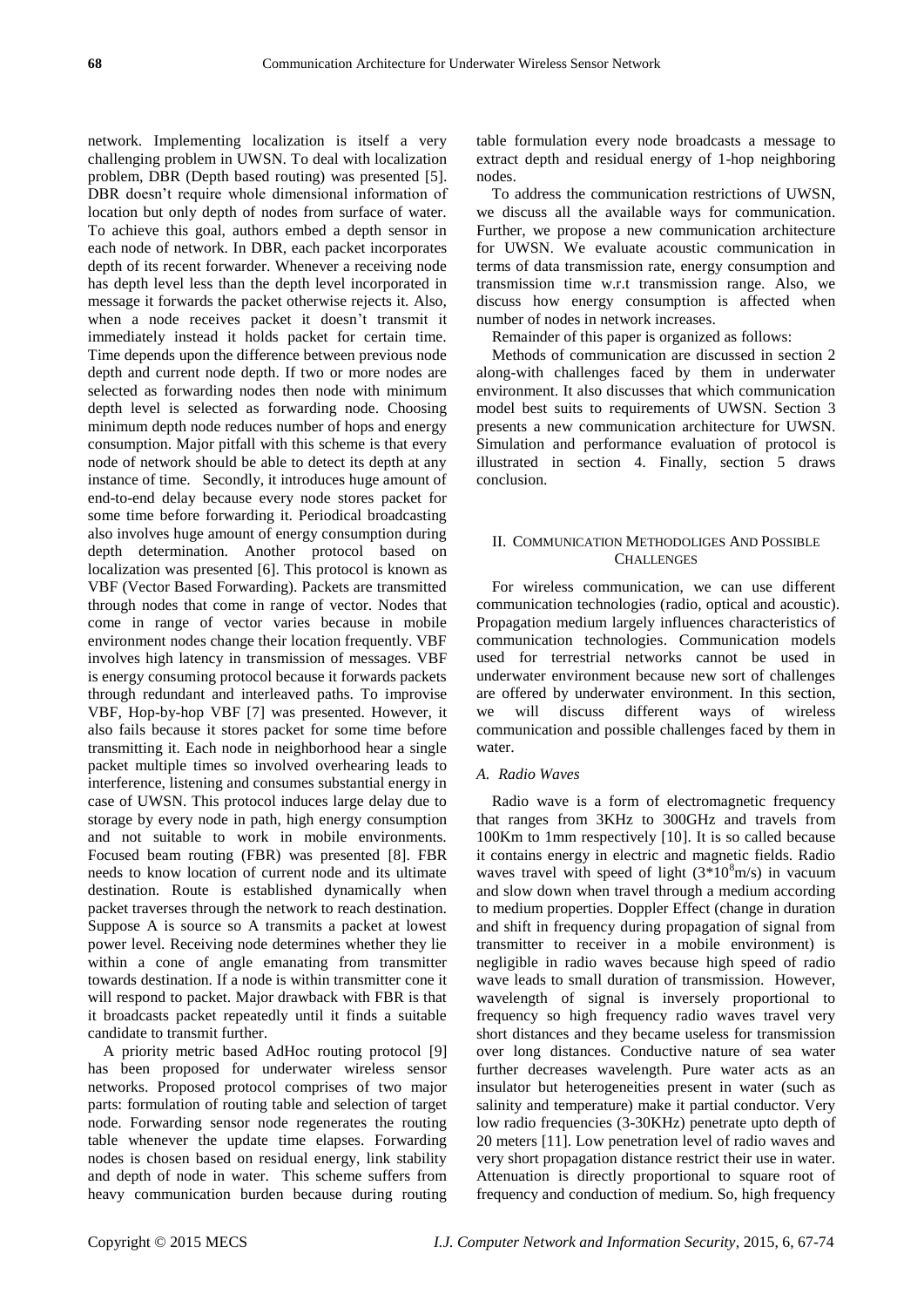radio waves loose their strength very rapidly and infeasible for underwater communication. Absorption losses are directly dependent on frequency, distance and chemical properties of propagating medium so radio waves are quickly absorbed (while transmission wave energy is converted in other forms depending upon propagating medium elasticity and objects in path) by water due to their high frequency band. Absorption loss has adverse effect on signal and results in huge loss of signal intensity, effects transmission range and controls quality of received signal. Moreover, radio waves are able to across boundary from water to air and crossing boundary further reduces strength of signal. Multipath effect (multiple arrival of same signal) is less in radio waves due to high attenuation and small amount of reflection from sea surface and sea bed. Although radio waves offer some great advantages in terms of high frequencies, large propagation speed and small duration but high frequency radio waves are infeasible for communication in water due to heavy absorption loss and attenuation. They can only be used at low frequencies but low frequencies suffer from their own drawbacks like limited bandwidth and extremely short propagation length. Also, limited bandwidth restricts data transmission rate and supports very low traffic capacity. To achieve communication over longer distances, one possible way in case of radio wave is to transmit data from water to air at sender's side and from air to water at receiver side. It enables transmission over longer distances but involves water to air refraction loss and limits depth of sender as well as receiver.

## *B. Optical Waves*

Optical signal ranges from 400THz to 900THz [12]. Similar to radio frequencies, higher frequencies of optical waves achieve high transmission rate and low power consumption but suffers from the drawback of short propagation distance. They can only travel from single meters to tens of meters that too with high transmission power. Speed of optical waves in water is  $\frac{3}{4}$  of speed of light in vacuum due to absorption and reemission. Optical waves can transmit data over quite large distance than radio signals and they have very high transmission speed. This advantage is especially important in applications that involve frequent exchange of message over small distance in short time span. With high speed of optical waves, Doppler effect is negligible because transmission duration is small so chances of frequency shift became very less. Like radio waves, optical waves also suffered from huge absorption loss in water due to their high range frequency band so it is one of the major factors that avoids propagation of optical waves in water. High frequency optical waves also lead to high level of attenuation. For optical frequencies, attenuation is a very major problem due to their high frequency range. Scattering is another major reason for failure of optical waves in underwater. Scattering leads to energy loss of original signal because during scattering high amount of energy is reflected. This process is known as backscattering and it can be reason of noise.

Heterogeneities in water (dust particles, marine life, various dissolved salts and mineral particles in suspension or navigation of ships etc) scatter the wave from straight trajectory especially in case of high frequencies. In addition to absorption and noise, energy loss is directly proportional to turbidity. Moreover, no specific optical modems are available for underwater communication. Optical waves also demand line of sight and clear visibility for communication between sender and receiver to reduce effect of scattering and increase transmission range.

#### *C. Acoustic Waves*

Sound (acoustic) waves are considered as primary carrier for transmission of information in underwater primarily because of low frequency band (20Hz-20KHz). Acoustic wave propagates very fast in fluids than air. In air, speed of sound is 343.2meter/second where as in case of fluid propagation speed of acoustic wave is 1480 meter/second i.e. acoustic waves propagate 4.3 times faster in water when compared to air. Further, speed of acoustic increases with depth of water. Low frequencies result in less attenuation. In case of acoustic wave, attenuation losses are very small. Low frequency band of acoustic wave helps to transmit data upto few kilometers. However, acoustic waves are again constrained with limited bandwidth. So, utilizing bandwidth effectively is a major concern for underwater channels. Multipath effect is more in acoustic waves due to high amount of reflection from sea surface and seabed and inability to across air to water boundary. Refraction (change in direction of signal) distorts propagation path of acoustic waves due to their slow speed. Slow propagation speed of acoustic in water and multipath phenomenon increase overall propagation time for data transmission. Reflection of acoustic wave from surface and bottom of water further increases duration of transmission. With acoustic waves, propagation speed is very low so duration is high. Doppler effect in acoustic is considerable. Absorption is most important factor that limits us to use low frequencies in water. Absorption loss influences attenuation of signal. Low frequency acoustic waves have minimum absorption loss. Noise is one of the major concerns in long distance communication in respect of quality of received signal. Whether a particular acoustic signal is important or not is decided by level of noise. This is often referred as signal-to-noise ratio (SNR). It is clear from the above discussion that acoustic waves are best suited in underwater environment due to low attenuation, absorption and high range of data transmission.

All the aforementioned challenges make it challenging to receive an identifiable signal without errors. These challenges motivate us to find a comprehensive solution.

#### III. PROPOSED COMMUNICATION ARCHITECTURE

Based on spatial coverage, UWSN communication architecture can be deployed in 2D (2-dimensional) and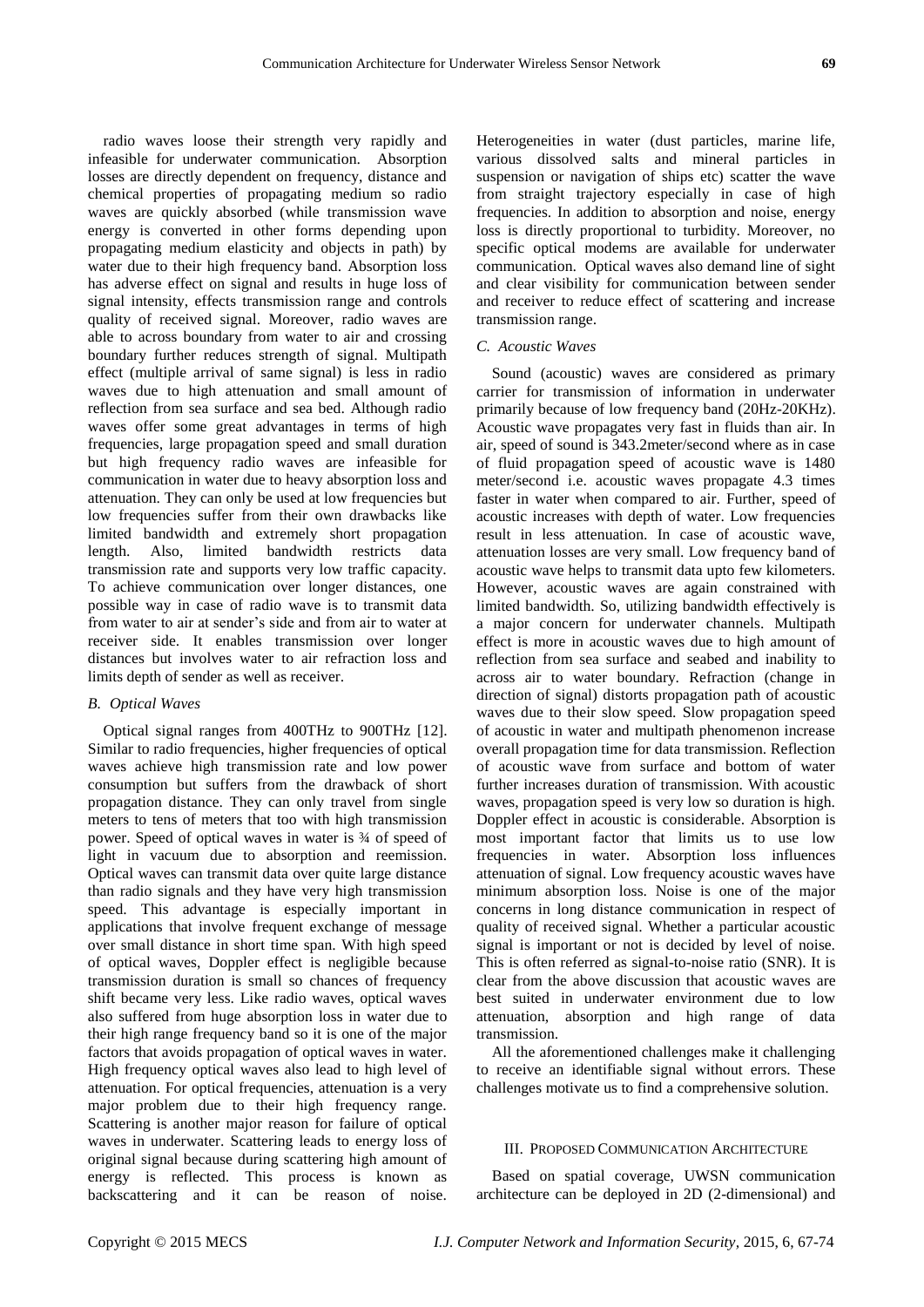3D (3-dimensional) manner. In 2D architecture, depth is not taken into consideration. For example, all nodes are deployed at bottom of sea. In static 2D architecture [13] sensors nodes communicate with the help of transceiver. Node senses data and forwards it to BS (Base Station) with the help of underwater sinks. 3D architecture takes depth into consideration, deploys nodes at different depth levels to observe environment more accurately. In this section, we propose a 3D architecture for UWSN because static 2D architecture is not able to adequately monitor quality of water because contamination may vary at different depth levels. Static 3D architecture (nodes are deployed at various depth and their location will remain fixed) doesn't ensure optimal coverage due to obstruction by various biological activities, marine life, ship navigations etc. Dynamic 3D architecture along-with Autonomous Underwater Vehicles (AUVs) goes well with requirements of water quality application. In dynamic 3D architecture, sensor nodes are deployed at different vertical and horizontal levels at different instances of time. Value of water quality parameters can vary at different horizontal and vertical levels. Sensors nodes equipped with AUVs can change their position and became more immune to several types of obstructions. Major concern with dynamic 3D architecture is that sensors must possess self configuration property to regulate their location in order to provide optimal (complete) coverage of monitored region. Proposed architecture focuses on this issue and suggests an approach to regulate location of sensors in an optimal way. We use acoustic communication model for our architecture because it is clear from the above discussion that they work best in underwater environment compared to their counterparts.

Proposed architecture comprises of four components:

## *A. Data Gathering Component*

Sensors nodes are deployed in field at their respective locations with acoustic modems, nodes gather data about different parameters related to water quality (such as pH) with the help of transducers. Transducers collect information from environment about desired parameters in analog form and convert it into digital form. There can be various parameters like pH, dissolved oxygen, salinity, temperature, etc and for each parameter node must be equipped with separate type of sensor. Here, we have taken an example of pH. Desired value of pH for drinking water lies between 6.5 - 8.5. For ambient pH measurement, magnetoelastic sensors are used in sensor nodes to ensure drinking water safety. One possible way for sensors to collect information is to continuously sense the environment and gather information. However, this type of operation consumes huge amount of energy (especially in case of acoustic modem, they consume substantial amount of energy during listen mode). Energy is a very important constraint in underwater sensor nodes due to their battery operated nature and non-rechargeable location. Moreover, continuous monitoring of surveillance region is not required in water quality surveillance because value of parameters cannot go

beyond range immediately such changes can occur only after a certain period of time. To minimize energy consumption without compromising quality, we use low duty cycle operations for sensor nodes. In our architecture, nodes keep their transceiver off most of the time to conserve energy and wake up at specified time intervals in a day to take measurements about various quality parameters of water, forward it to BS and sleep afterwards. Underwater sensors possess large memory for data caching due to intermittent connections. Since water quality surveillance is a long term, non-real time monitoring application, sensor nodes sleep for majority of time to minimize energy consumption and enhance network lifetime to a major extent.

## *B. Data Forwarding Component*

After gathering information, sensors check measured values of parameters and if these values are outside specified range only then sensors relay monitored data to BS and sleep afterwards. If measured values are within desired range then sensors don't forward any information to BS. This type of selective forwarding plays a significant role in energy saving and enhancement of network lifetime especially in underwater applications. Sensors can forward their data to BS either directly or via multiple hops. In case of direct communication, each node forwards its data to BS directly if value of parameters is out of desired range. Power consumption became very high for deep water nodes in direct communication. Additionally, long range communications are not favorable in underwater because of Doppler effect, scattering, absorption loss etc. So, direct communication is simplest solution but infeasible when power supply is an important bottleneck for underwater nodes and replacing depleted batteries in underwater sensors is next to impossible. Moreover, direct links reduce network throughput and increase interference due to high transmission power involved in transmission of message at longer distance. Due to sensors power constrained nature, restricted range and power consuming nature we prefer to relay information to BS through multiple hops. Multi-hop communication helps to build a tree-like topology so that instead of sending data directly to BS, sensors send their data along uplink to their neighbor until it reach to BS. In multi-hop communication, intermediate nodes act as relay nodes to forward data for neighborhood nodes during wake up mode. To avoid infinite looping of packet in network, every source node embeds a hop count in message and sets it to a maximum value according to its depth. Hop count is decremented 1 by every node along the path from source node to BS so that packet will either reach to BS or it will be discarded when hop count becomes zero. Multi-hop communication saves energy due to short propagation distance, low transmit power and increases network throughput. After gathering data about parameters of interest, sensors relay measured data if it is out of desired range, hop count and current timestamp  $(T<sub>s</sub>)$ to BS via acoustic wireless links and sleep afterwards. Acoustic modem consumes considerable energy in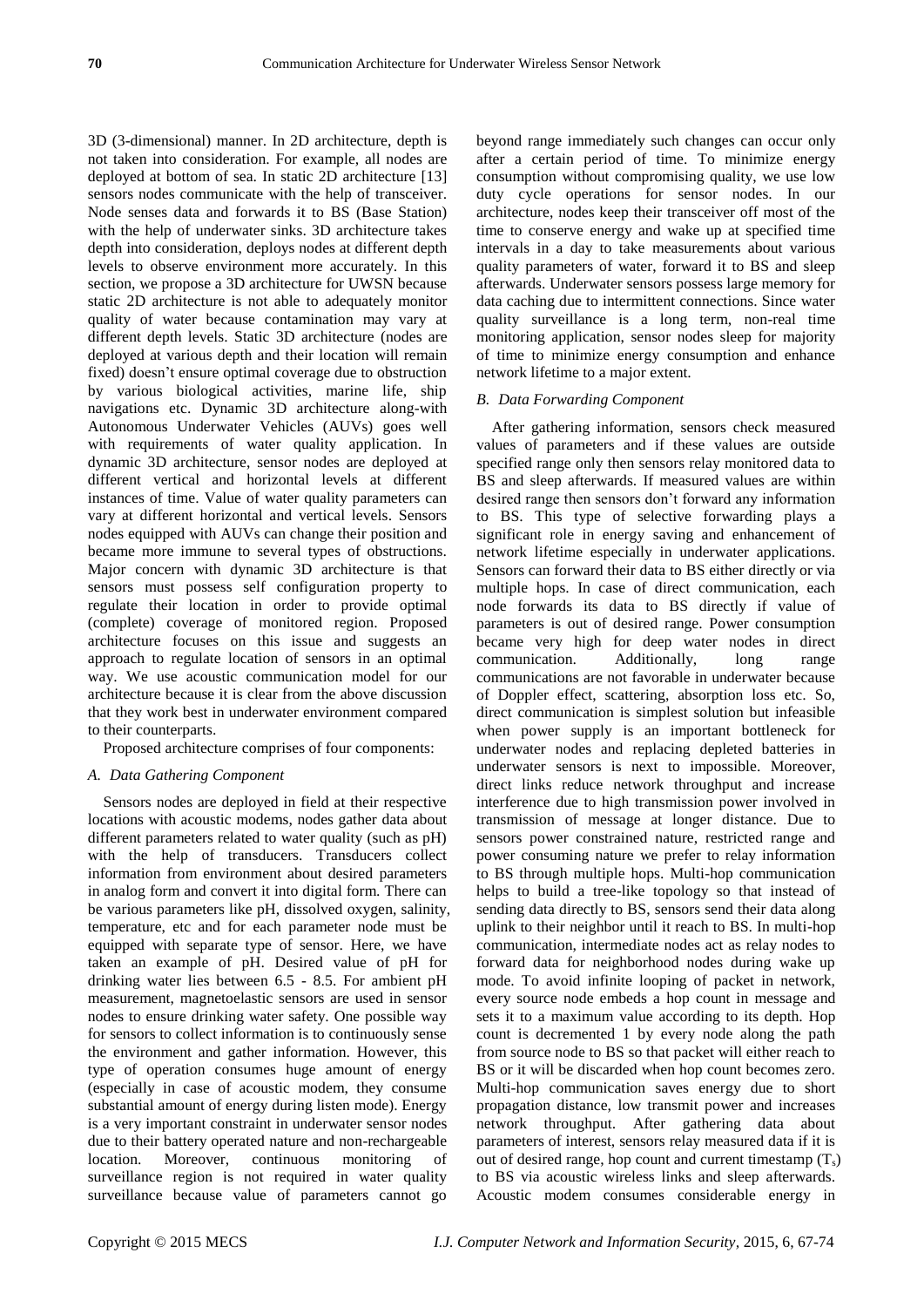receiving mode so by selective forwarding we reduce amount of transmissions and receptions for all nodes of network and achieve a landmark in energy saving. When number of nodes simultaneously transmits packets in network chances of collision became high. Collision increases number of retransmissions, interference and leads to huge energy loss. To effectively and efficiently utilize a shared communication channel, MAC (Medium Access Control) protocols are required. Numbers of MAC protocols were proposed in literature. Conventional protocols such as Frequency Division Multiple Access (because of limited bandwidth of acoustic communication model), Time Division Multiple Access (large size guard band to avoid interference) are infeasible in UWSN. For our communication architecture, we choose CDMA (Code Division Multiple Access) protocol because it is immune against frequency selective fading induced by multipath. In CDMA, users can reuse frequency but still avoid interference with the help of separate codes used for transmission of signals

## *C. Data Processing Component*

BS monitors and controls sensors, processes the data retrieved from sensors and forwards it to onshore station. BS on the surface of water is acquainted with acoustic transceiver in order to communicate with underwater nodes. BS is further endowed with radio frequency transceiver to forward data to onshore surface station. After collecting data from various sensors of network, BS processes the data to remove any kind of duplicity and retrieves more relevant and meaningful information. After processing and retrieving meaningful information from sensors, BS forwards it to onshore station for analysis so that onshore station can take preventive measures against contaminated water. Due to mobile nature of UWSN, location of nodes changes very rapidly. In order to ensure full connectivity throughout the lifetime of network, location and depth of nodes needs to be changed. BS determines location of source nodes based on timestamp send by nodes along-with sensed information. If current locations of sensor nodes provide full coverage of monitored region then BS doesn't take any step. If current location of sensors doesn't cover entire region then BS finds new locations for sensors and intimates sensor nodes to adjust their depth accordingly. We have assumed BS as a highly powered node (may be solar charged or provided with external power supply) because BS is responsible for long range one to one communication with sensors to coordinate their location, processing gathered information and forwarding it to onshore station.

## *D. Data Management and Decision Support Subsystem*

Onshore station maintains a database of information collected from BS, processes and analyzes the data against desired parameters for drinking water quality analysis using data analysis techniques (such as regression) and converts it into information of standard format. When amount of data to be analyzed is enormous then statistical tools are used for effective and efficient

processing of bulk data. Data management and decision support subsystem performs in-depth investigation, provides concise information about each and every parameter so that necessary actions (related to prevention and remediation of water contamination) can be taken whenever necessary. To allow exchange among users, data is stored in standard storage formats. Moreover, information is well organized in such a manner that user can easily access it. Onshore surface station is connected to Ethernet or can be provided with GUI based on web technology so that users can analyze information (for generating alarms, for research purposes), exchange information, query information and automatically generate alarms when quality is below pre-defined standards. This subsystem also maintains metadata i.e. information about function of water bodies, their history, past trends of degradation, type of contamination water body is prone to, etc. This metadata along with retrieved information prove much beneficial in corrective decision making when compared to decision taken only with the help of retrieved information.

## III. PEFORMANCE EVALUATION AND SIMULATION

#### *A. Simulation model and parameters*

Network is deployed with BS and several number of sensor nodes. We consider periodic data gathering from sensors of WSN using low duty cycle operation. In our network, nodes communicate with wireless channel that is shared among users of network using acoustic communication model. Network nodes have limited transmission range and they are randomly deployed over monitored region of fixed area. To enhance network lifetime, nodes in network can be placed strategically instead of a uniform distribution. Authors in [14] proposed an idea where relay nodes are placed according to relay node density function. According to this scheme, more number of relay nodes should be positioned in certain zones that involve more power consumption than others i.e. nodes placed in zones near BS consume more power because they relay more data than others. We simulate our proposed architecture in MATLAB with random waypoint model. We deployed nodes in UWSN over 1000\*1000\*1000 area. Table 1 presents simulation parameters and their values in our architecture.

| Parameter           | Value                       |
|---------------------|-----------------------------|
| Deployment Region   | 1000m*1000m*1000m           |
| Packet size         | 256 bits                    |
| Model               | Random<br>waypoint<br>model |
| Communication model | Acoustic                    |
| <b>MAC</b>          | <b>CDMA</b>                 |
| Antenna model       | Omni-directional            |

*B. Simulation Results*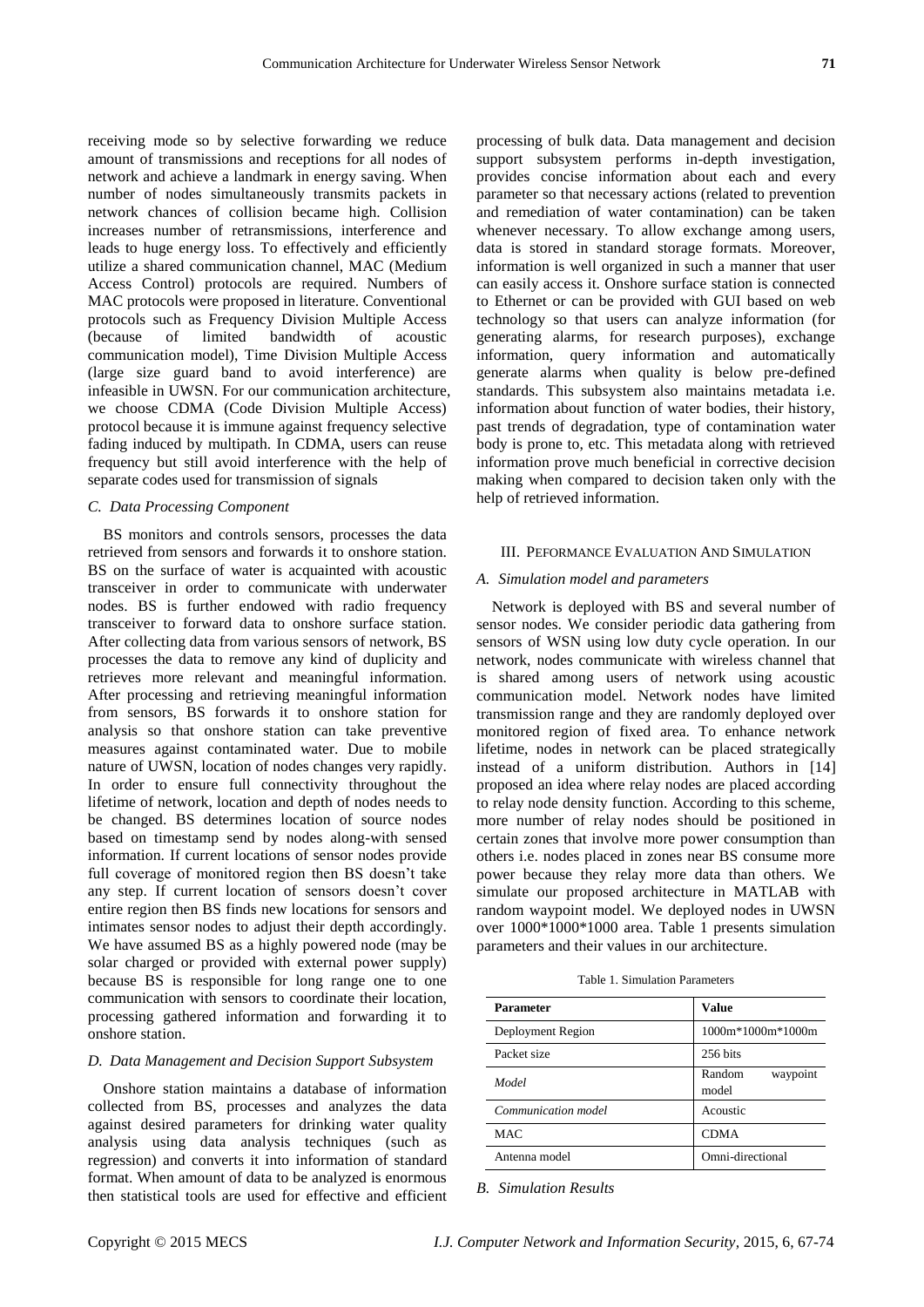Here, we evaluate performance of acoustic links over different parameters such as transmission rate, energy consumption and transmission time when transmission range of nodes varies. This helps us to evaluate choice of multi-hop communication over direct communication.

Data transmission rate vs transmission range

Transmission rate is directly proportional to bandwidth and bandwidth depends upon frequency. Thus, high frequency acoustic waves offer high transmission rates but at the same time they also suffer from attenuation and attenuation results in shorter transmission ranges. Low frequencies increase range but lead to limited bandwidth and low transmission rates. Fig. 1 clearly depicts that transmission rate decreases when transmission range increases. Further, note that transmission rate decreases drastically when range is above 1200 meters.



Fig. 1: Data transmission rate vs transmission range

In multi-hop communication, data is relayed using short range modem that provides high transmission rate over small range. In direct communication, nodes choose high range acoustic modem but it drastically slow down transmission rates so directly communication may work well when all nodes are located near to BS but cannot be used in large networks.

#### Energy vs transmission range

Increase in transmission range increases results in high attenuation due to absorption and scattering. To receive an identifiable signal without errors, transmission energy of transmitted signal should be high. Figure 2 show overall energy consumption involved with a packet over different transmission ranges. It is clearly demonstrated in the fig. 2 that energy consumption increases dramatically when transmission range increases.

As we discussed earlier, energy is one of the major constraint in UWSN so to conserve energy short range transmissions are more favorable. It is pretty clear from the fig. 2 that when transmission range is above 1200 (as required in direct communication) energy consumption became unaffordable for acoustic modems, nodes will die quickly and this will reduce lifetime of network.



Energy consumed (in microJoules)

Fig. 2: Transmission range vs Energy consumed

Packet transmission time vs transmission range

Packet transmission time increases with transmission range because increase in range results in decrease of transmission rate. It will ultimately leads to high packet transmission time especially for large distance. Moreover, signal propagation speed in acoustic is  $1.5*10<sup>3</sup>$ meter/second which is five orders of magnitude lower than propagation speed of radio signals i.e.  $3*10^8$ meter/second. Fig. 3 shows packet transmission time w.r.t transmission range.



Fig. 3. Transmission range vs Packet transmission time

#### Energy consumption vs network size

According to LEACH [15], each message in multi-hop communication traverses 0.6\*sqrt(N) nodes to reach BS, where N is number of nodes in network. Nodes in multihop communication are deployed with UWM 1000 and nodes in direct communication are deployed in UWM 3000. Fig. 4 depicts energy consumption in transmission and reception of message when network size increases from 100 to 500. It is clear from the figure that direct communication consumes more energy than multi-hop, when number of nodes increases. If we increase monitored area then direct communication requires higher range acoustic modem than UWM3000 and this will further increase energy consumption.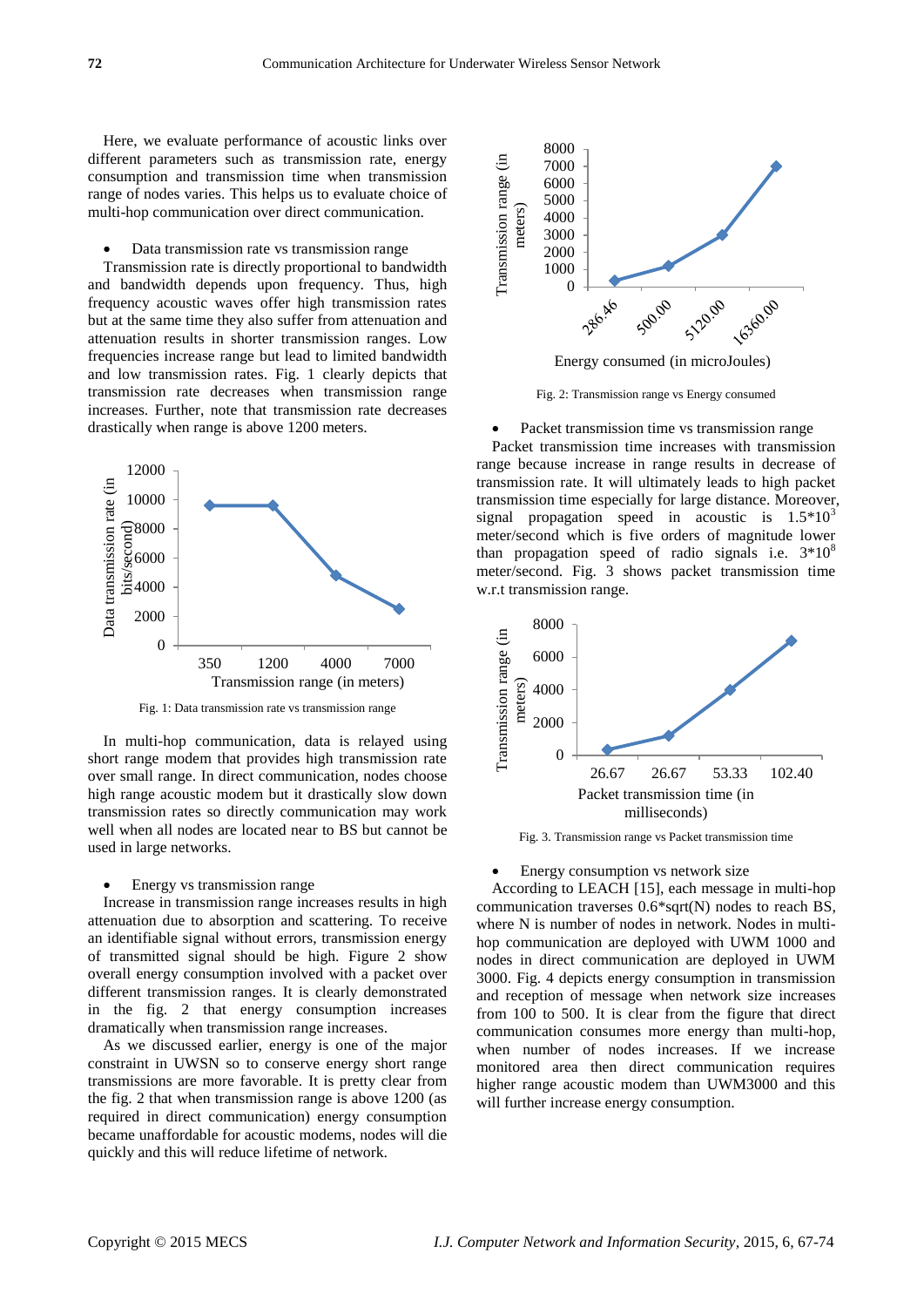

Fig. 4. Number of nodes vs Energy consumed

#### IV. CONCLUSION

In this paper, we have compared various communication methodologies (radio, optical and acoustic waves) to evaluate which one fits better in a watery environment. It is clear from the above discussion that acoustic works best in underwater environment. Further, we presented a new 3-dimensional dynamic communication architecture that uses acoustic links for communication. In this paper, UWSN is used as a special case for water quality surveillance application. We evaluated transmission rate, energy and transmission time to determine performance of multi-hop over direct communication. Simulation results depict that performance of multi-hop communication is much better than direct communication for UWSN in terms of transmission rate, transmission time and most importantly energy consumption because small amount of power is involved during transmission of signals over small distances. Also, loss in strength of signal due to absorption loss and scattering is very minute. It endorses proposed communication architecture that uses short range and multi-hop based acoustic communication.

#### **REFERENCES**

- [1] Akyildiz, I. F., Pompili, D., and Melodia, T.: 'Underwater Acoustic Sensor Networks: Research Challenges', Ad Hoc Networks, 2005, 3, (3), pp. 257-279.
- [2] Cui, J. H., Kong, J., Gerla, M., and Zhou, S.: 'The Challenges of Building Scalable Mobile Underwater Wireless Sensor Networks for Aquatic Applications', IEEE Network, 2006, 20, (3), pp. 12-18, DOI: 10.1109/MNET.2006.1637927.
- [3] Liu, L., Zhou, S., and Cui, J. H.: 'Prospects and problems of wireless communication for underwater sensor networks', Wireless Communications & Mobile Computing, 2008, 8, (8), pp. 977–994, doi>10.1002/wcm.v8:8.
- [4] Preisig, J.: 'Acoustic Propagation Considerations for Underwater Acoustic Communications Network Development', ACM SIGMOBILE Mobile Computing and Communications, 2007, 11, (4), pp. 2-10, DOI: 10.1145/1347364.1347370.
- [5] Yan, H., Shi, Z. J., and Cui, J. H.: 'DBR: Depth-Based Routing for Underwater Sensor Networks,' Proc. Int. Conf. AdHoc and sensor networks, wireless networks,

next generation internet, Singapore, May 2008, pp. 72-86.

- [6] Xie, P., Cui, J. H., and Lao, L.: 'VBF: Vector-Based Forwarding Protocol for Underwater Sensor Networks,' Proc. Int. Conf. IFIP Networking, Coimbra, Portugal, May 2006, pp. 1216-1221, DOI: 10.1007/11753810\_111.
- [7] Xie, P, Zhou, Z., Nicolaou, N., et al.: 'Efficient Vector-Based Forwarding for Underwater Sensor Networks,' EURASIP Journal on Wireless Communications and Networking, 2010, (4), pp. 1-13, doi:10.1155/2010/195910.
- [8] Jornet, J. M.: 'Focused Beam Routing Protocol for Underwater Acoustic Networks', Proceedings of the third ACM international workshop on Underwater Networks, San Francisco, CA, USA, September 2008, pp. 75-82, DOI:10.1145/1410107.1410121.
- [9] Uddin, Md. A., Rashid, M., Rahman, Md. M.: 'Priority Metric based Ad Hoc Routing for Underwater Sensor Network', I. J. Computer Network and Information Security, 2013, 12, pp. 1-11, DOI: DOI: 10.5815/ijcnis.2013.12.01.
- [10] Sperling, M.: 'RF to DC Converter in SiGe Process,' Carnegie Mellon University, August 2003.
- [11] Benelli, G., Pozzebon, A.: 'RFID Under Water: Technical Issues and Applications,' InTech: RFID Under Water: Technical Issues and Applications, June 2013, Chapter 18, pp.380-396, DOI: 10.5772/53934.
- [12] http://mail.alquds.edu/~f2095/Communication%20I/PPT\_ ch1.pdf.
- [13] Akyildiz, I.F., Pompili, D., Melodia, T.: 'Underwater acoustic sensor networks: research challenges,' Ad Hoc Networks, 3, (3), 2005, pp. 257–279.
- [14] Lu, K., Liu, G., Mao, R., Feng, Y.: 'Relay node placement based on balancing power consumption in wireless sensor networks,' IET Wireless Sensor Systems, 1, (1), 2011, pp.1-6, DOI: 10.1049/iet-wss.2010.0004.
- [15] Heinzelman, W. R., Chandrakasan, A., and Balakrishnan, H.: 'Energy-efficient communication protocol for wireless micro sensor networks'. Proc. Int. Conf. System Sciences, Wailea Maui, Hawaii, January 2000, pp. 3005-3014, DOI:10.1109/HICSS.2000.926982.

#### **Authors' Profiles**



**Dr. Seema Verma** received her PhD at Banasthali University. She is a Reader (Associate Professor) at the Department of Electronics, Banasthali University, Rajsthan, India. Her research interests include issues related to communication System, wireless communication, VLSI

Design, MIMO - of DM, cryptography & networks security, turbo codes, LDPC codes. She is author of 73 refereed articles in these areas, 30 in reputed international journal and 43 in International Conferences. She has coauthored five books. She is a Fellow of IETE and member of Indian Science Congress, ISTE



**Prachi,** Ph. D. student at Banasthali University and Associate Professor at CSE Department in ITM University from India. Her current research interests include key agreement in wireless peerto-peer systems and security in underwater sensor networks. Prachi